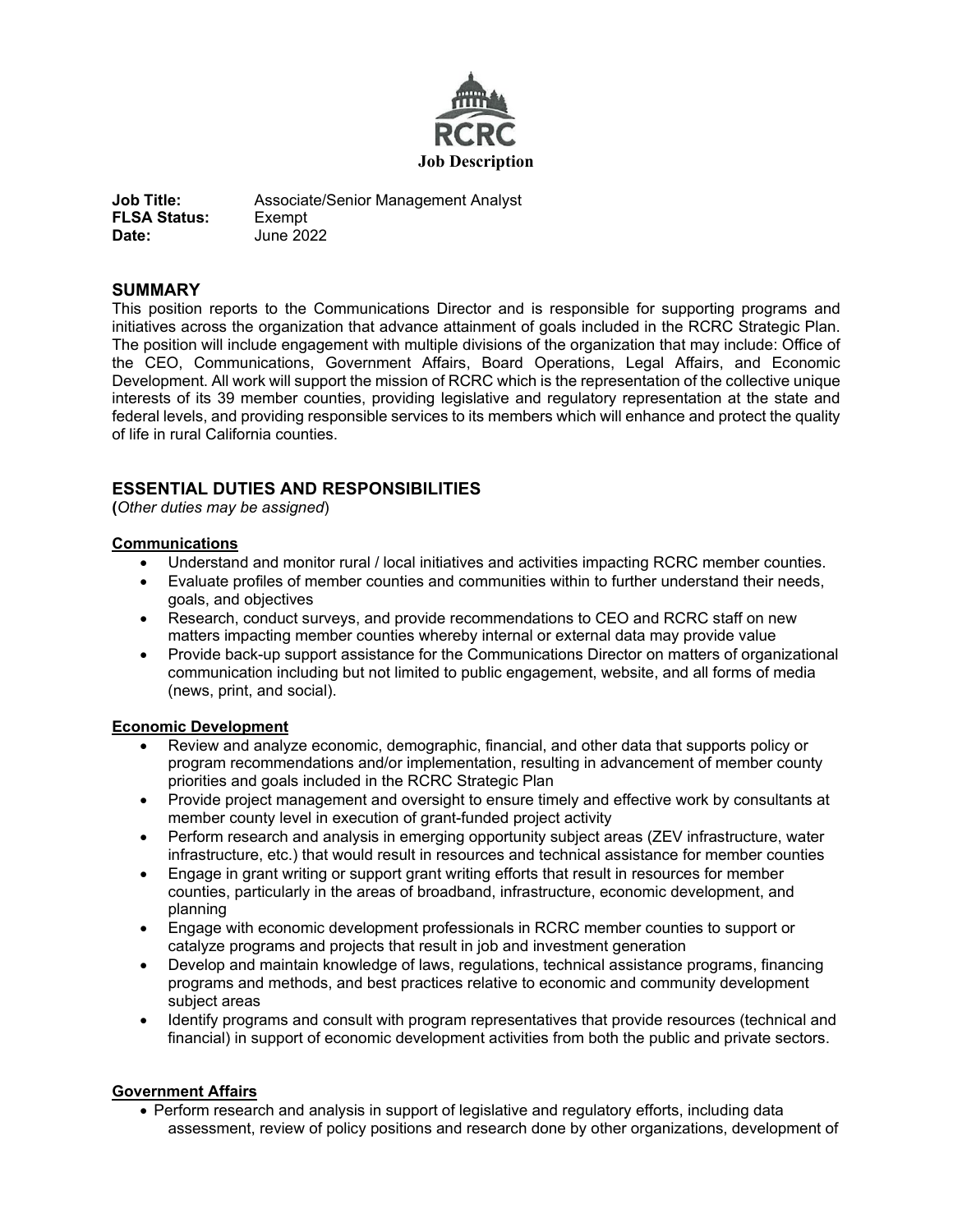reports for use to further efforts of Government Affairs work on behalf of member counties.

• Provide communications and information to ensure cross-departmental knowledge, awareness, and consistency.

## **Board Operations**

• Review and prepare weekly overview of issues of importance to RCRC appearing on member county Board of Supervisors' meeting agendas for review and use by RCRC staff.

To successfully fulfill the requirements of this position, the candidate should have the following competencies, knowledge and skills

## **COMPETENCIES**

- Demonstration of attention to detail is essential.
- Must be able to participate in more than one assignment at a time with frequent interruptions, changes and delays. Therefore, good organizational skills including the ability to multi-task, prioritize, work well under pressure and on deadline, are critical
- Must be able to work constructively and professionally in an environment that may be stressful
- Must be able to remain focused and work effectively efficiently, and positively under such circumstances
- Must be able to work cooperatively with all levels of management and support staff as a team
- Must maintain strict confidentiality and discretion, when required
- Accountability for own actions and work product is required
- Ability to anticipate potential areas of concern and make recommendations to avoid future problems – display initiative and pro-active business style
- Ability to work independently and lead a team
- Must have a highly developed ability to resolve complex problems and evaluate alternative solutions in a logical and defensible fashion
- Must be able to analyze and assess the relative advantages and disadvantages of alternative approaches and objectively develop sound recommendations
- Must be able to speak and write in a professional manner, for public consumption

# **KNOWLEDGE**

The individual must have proficient knowledge or ability to quickly develop knowledge in the following areas:

- Strategic planning and project management
- Organizational management and team development and leadership
- Identification and development of resources for project success

## **SKILLS**

The individual must demonstrate the following skills:

- Ability to build and manage collaborative partnerships and stakeholder relationships
- Excellent communication skills both written and verbal
- Excellent organizational management, planning, problem-solving, and project management skills
- Research and analytical skills
- Possess high degree of self-initiative and ability to lead
- Possess strong organizational skills including the ability to multi-task, prioritize, and work well under pressure and on deadlines

## **SUPERVISORY RESPONSIBILITIES**

None at this time.

**QUALIFICATIONS**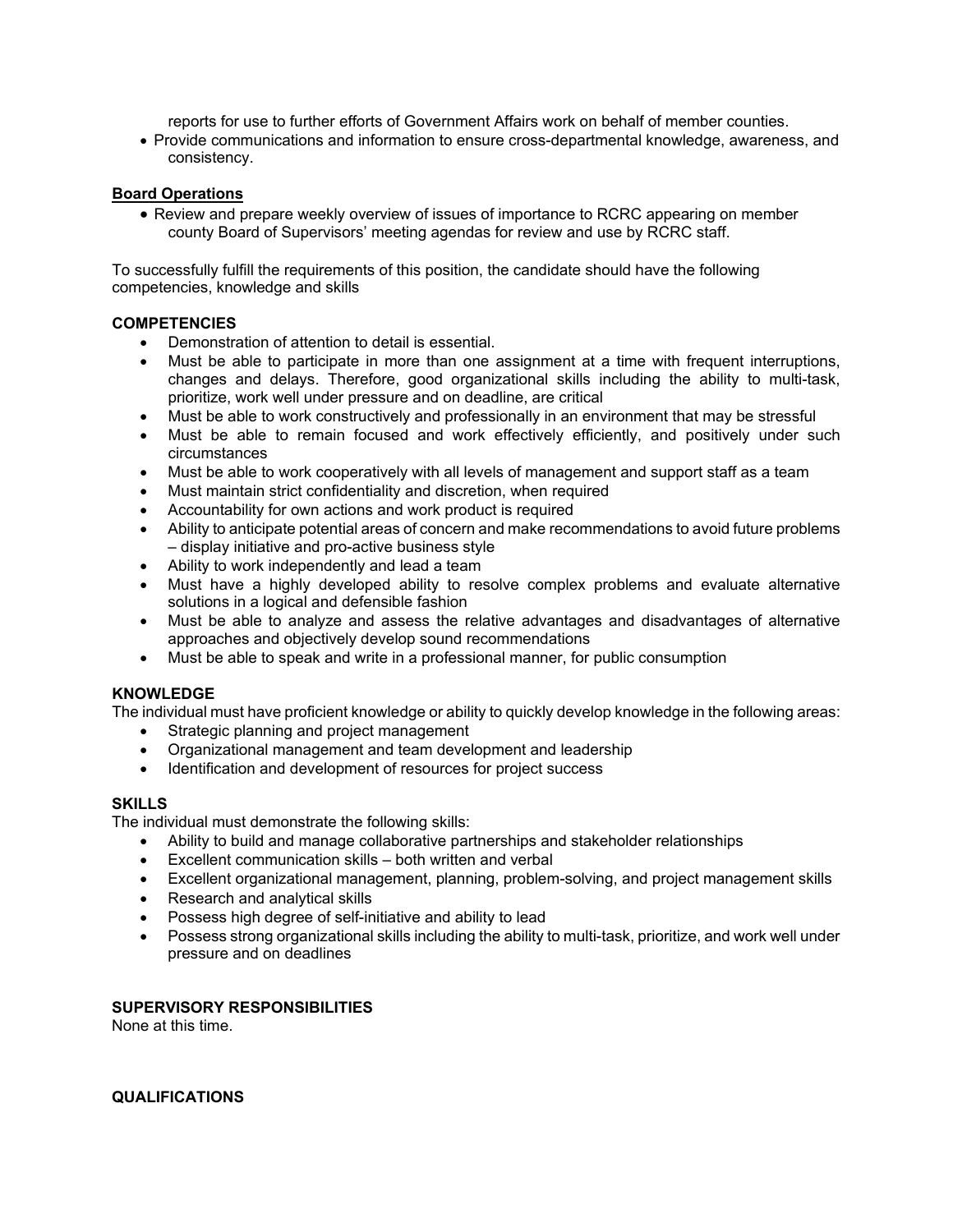To perform this job successfully an individual must be able to perform each essential duty satisfactorily. The requirements listed are representative of the knowledge, skill, and/or ability required. Reasonable accommodations may be made to enable individuals with disabilities to perform the essential functions.

## **EDUCATION and/or EXPERIENCE**

A degree in related field (economic development, economics, business, finance, communications, political science, etc.) and minimum of 5 years of experience with demonstrated success in program and/or project management.

#### **COMMUNICATION SKILLS**

The Associate/Senior Management Analyst must have effective communication skills, both verbal and written. The ability to prepare clear reports and business correspondence in a professional manner is essential. Must be able to express himself or herself effectively when communicating ideas and concepts to co-workers, management, member county staff, and Board members. The ability to read, analyze, and interpret general business periodicals, professional journals, technical procedures and/or governmental regulations is required.

#### **COMPUTER SKILLS**

To perform this job successfully, an individual should be familiar and comfortable with Microsoft Office Suite as well as MS Outlook, MS Word and intermediate-to-advanced Excel skills are required.

#### **REASONING ABILITY**

Ability to apply common sense is required. Ability to develop an understanding of required procedures and carry out instructions furnished in written, oral, diagram or schedule form.

## **PHYSICAL DEMANDS**

The physical demands described here are representative of those that must be met by an employee to successfully perform the essential functions of this job. Reasonable accommodations may be made to enable individuals with disabilities to perform the essential functions.

The following terms are used to outline the physical requirements and are defined as follows:

- 1. Heavy more than four hours per day
- 2. Moderate two to four hours per day
- 3. Light less than two hours per day

While performing the duties of this job, the employee is regularly required to perform the following functions:

| Word Processing                 | Moderate to Heavy | Sitting  | Moderate to Heavy |
|---------------------------------|-------------------|----------|-------------------|
| Operating Telephone             | Light to Moderate | Standing | Light to Moderate |
| Operating Fax Machine           | Light             | Walking  | Light to Moderate |
| <b>Operating Copier/Printer</b> | Light             |          |                   |

The employee may be required to occasionally lift and/or move up to 10 pounds and occasionally lift and/or move up to 40 pounds. Individual will have frequent repetitive motion use of hands because of computer use. Specific vision abilities required by this job include close vision, distance vision, depth perception, and ability to adjust focus.

Must be able to work extended hours, days, weekends, and holidays when necessary.

Occasional travel is required.

**WORK ENVIRONMENT** The work environment characteristics described here are representative of those an employee encounters while performing the essential functions of this job. Reasonable accommodations may be made to enable individuals with disabilities to perform the essential functions.